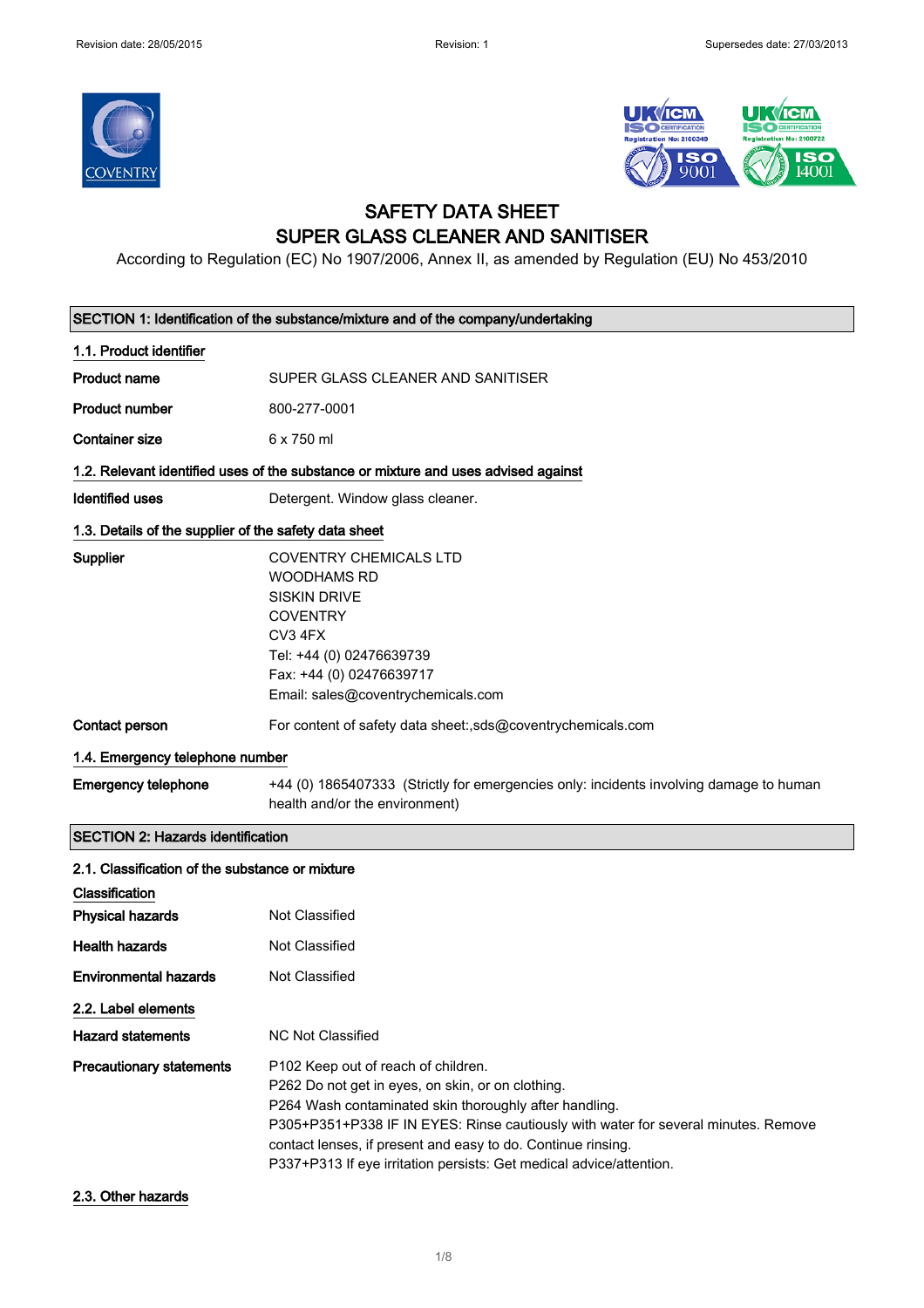This product does not contain any substances classified as PBT or vPvB.

| <b>SECTION 3: Composition/information on ingredients</b>                         |                      |                  |                                                      |          |
|----------------------------------------------------------------------------------|----------------------|------------------|------------------------------------------------------|----------|
| 3.2. Mixtures                                                                    |                      |                  |                                                      |          |
| <b>ETHANOL</b>                                                                   |                      |                  |                                                      | $1 - 5%$ |
| CAS number: 64-17-5                                                              | EC number: 200-578-6 |                  | REACH registration number: 01-<br>2120063206-63-XXXX |          |
| <b>Classification</b><br>Flam. Liq. 2 - H225<br>Eye Irrit. 2 - H319              |                      | F:R11            | Classification (67/548/EEC or 1999/45/EC)            |          |
| <b>PROPAN-2-OL</b>                                                               |                      |                  |                                                      | $1 - 5%$ |
| CAS number: 67-63-0                                                              | EC number: 200-661-7 |                  | REACH registration number: 01-<br>2119457558-25-XXXX |          |
| Classification<br>Flam. Liq. 2 - H225<br>Eye Irrit. 2 - H319<br>STOT SE 3 - H336 |                      | F:R11 Xi:R36 R67 | Classification (67/548/EEC or 1999/45/EC)            |          |

The Full Text for all R-Phrases and Hazard Statements are Displayed in Section 16.

| <b>SECTION 4: First aid measures</b>                                            |                                                                                                                                                                                                                                                                   |  |
|---------------------------------------------------------------------------------|-------------------------------------------------------------------------------------------------------------------------------------------------------------------------------------------------------------------------------------------------------------------|--|
| 4.1. Description of first aid measures                                          |                                                                                                                                                                                                                                                                   |  |
| Inhalation                                                                      | Move affected person to fresh air at once. Rinse nose and mouth with water. Get medical<br>attention if any discomfort continues.                                                                                                                                 |  |
| Ingestion                                                                       | Never give anything by mouth to an unconscious person. Do not induce vomiting. Rinse<br>mouth thoroughly with water. Get medical attention if any discomfort continues.                                                                                           |  |
| <b>Skin contact</b>                                                             | Rinse immediately with plenty of water. Remove contaminated clothing. Get medical attention<br>if irritation persists after washing.                                                                                                                              |  |
| Eye contact                                                                     | Rinse immediately with plenty of water. Remove any contact lenses and open eyelids wide<br>apart. Continue to rinse for at least 15 minutes. Get medical attention if irritation persists after<br>washing. Show this Safety Data Sheet to the medical personnel. |  |
|                                                                                 | 4.2. Most important symptoms and effects, both acute and delayed                                                                                                                                                                                                  |  |
| <b>Skin contact</b>                                                             | Prolonged contact may cause redness, irritation and dry skin.                                                                                                                                                                                                     |  |
| Eye contact                                                                     | May cause temporary eye irritation.                                                                                                                                                                                                                               |  |
| 4.3. Indication of any immediate medical attention and special treatment needed |                                                                                                                                                                                                                                                                   |  |
| Notes for the doctor                                                            | No specific recommendations.                                                                                                                                                                                                                                      |  |
| <b>SECTION 5: Firefighting measures</b>                                         |                                                                                                                                                                                                                                                                   |  |
| 5.1. Extinguishing media                                                        |                                                                                                                                                                                                                                                                   |  |

Suitable extinguishing media The product is not flammable. Use fire-extinguishing media suitable for the surrounding fire. Foam, carbon dioxide or dry powder.

#### 5.2. Special hazards arising from the substance or mixture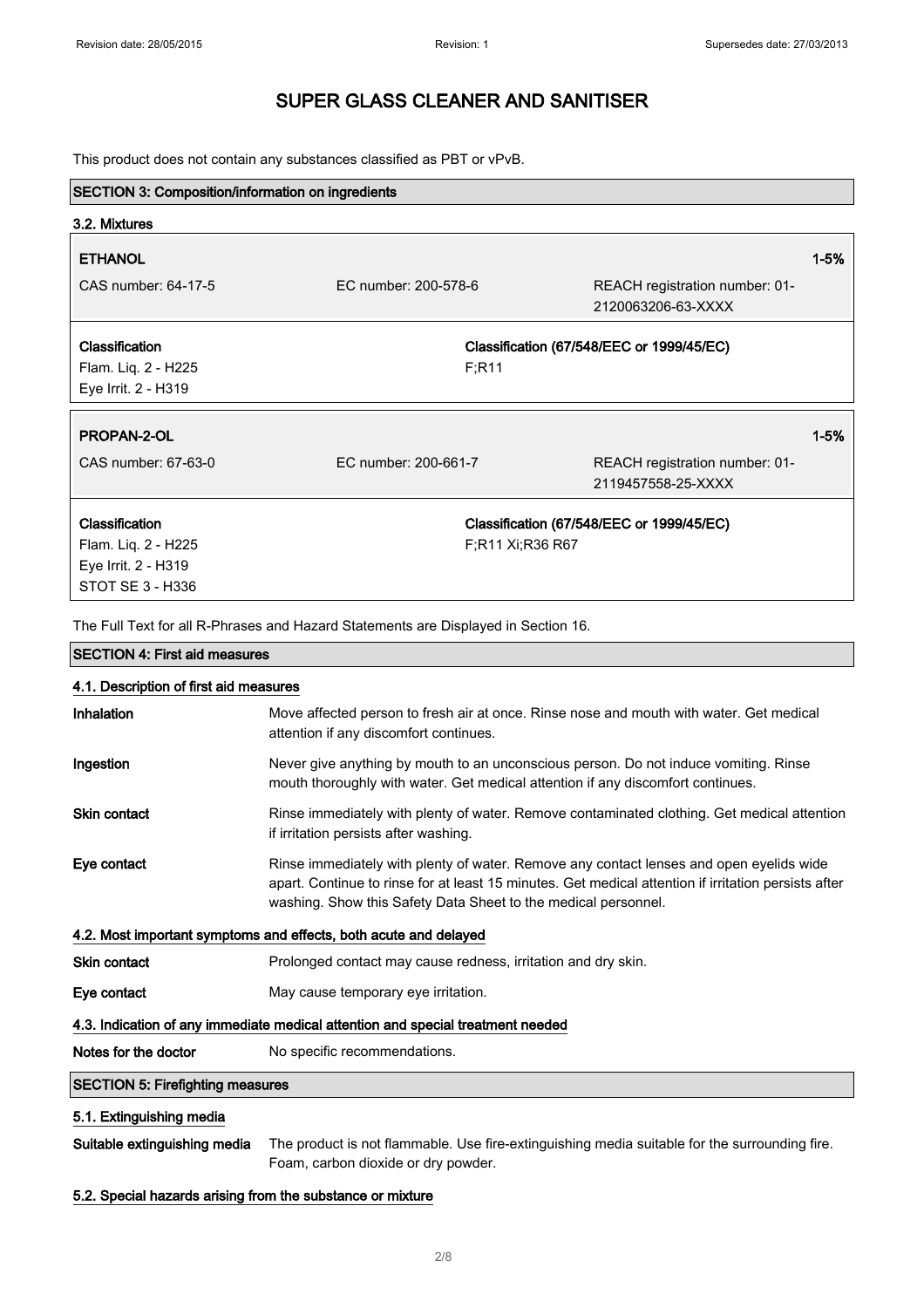| <b>Hazardous combustion</b><br>products                   | Oxides of carbon. Thermal decomposition or combustion may liberate carbon oxides and<br>other toxic gases or vapours.                                                                                                                   |
|-----------------------------------------------------------|-----------------------------------------------------------------------------------------------------------------------------------------------------------------------------------------------------------------------------------------|
| 5.3. Advice for firefighters                              |                                                                                                                                                                                                                                         |
| Protective actions during<br>firefighting                 | Control run-off water by containing and keeping it out of sewers and watercourses.                                                                                                                                                      |
| Special protective equipment<br>for firefighters          | Wear positive-pressure self-contained breathing apparatus (SCBA) and appropriate protective<br>clothing.                                                                                                                                |
| SECTION 6: Accidental release measures                    |                                                                                                                                                                                                                                         |
|                                                           | 6.1. Personal precautions, protective equipment and emergency procedures                                                                                                                                                                |
| Personal precautions                                      | For personal protection, see Section 8. In case of spills, beware of slippery floors and<br>surfaces.                                                                                                                                   |
| 6.2. Environmental precautions                            |                                                                                                                                                                                                                                         |
| <b>Environmental precautions</b>                          | Collect and dispose of spillage as indicated in Section 13. Do not discharge into drains or<br>watercourses or onto the ground.                                                                                                         |
| 6.3. Methods and material for containment and cleaning up |                                                                                                                                                                                                                                         |
| Methods for cleaning up                                   | Stop leak if possible without risk. Absorb in vermiculite, dry sand or earth and place into<br>containers. Flush contaminated area with plenty of water. Avoid the spillage or runoff entering<br>drains, sewers or watercourses.       |
| 6.4. Reference to other sections                          |                                                                                                                                                                                                                                         |
| Reference to other sections                               | For personal protection, see Section 8. See Section 11 for additional information on health<br>hazards. For waste disposal, see Section 13.                                                                                             |
| <b>SECTION 7: Handling and storage</b>                    |                                                                                                                                                                                                                                         |
| 7.1. Precautions for safe handling                        |                                                                                                                                                                                                                                         |
| <b>Usage precautions</b>                                  | Provide adequate ventilation. Avoid contact with skin and eyes.                                                                                                                                                                         |
| Advice on general<br>occupational hygiene                 | No specific hygiene procedures recommended but good personal hygiene practices should<br>always be observed when working with chemical products. Wash at the end of each work shift<br>and before eating, smoking and using the toilet. |
|                                                           | 7.2. Conditions for safe storage, including any incompatibilities                                                                                                                                                                       |
| <b>Storage precautions</b>                                | Store in tightly-closed, original container in a dry, cool and well-ventilated place.                                                                                                                                                   |
| 7.3. Specific end use(s)                                  |                                                                                                                                                                                                                                         |
| Specific end use(s)                                       | The identified uses for this product are detailed in Section 1.2.                                                                                                                                                                       |
| <b>SECTION 8: Exposure Controls/personal protection</b>   |                                                                                                                                                                                                                                         |
| 8.1. Control parameters                                   |                                                                                                                                                                                                                                         |
| Occupational exposure limits                              |                                                                                                                                                                                                                                         |

#### ETHANOL

Long-term exposure limit (8-hour TWA): WEL 1000 ppm 1920 mg/m<sup>3</sup> Short-term exposure limit (15-minute): WEL

#### PROPAN-2-OL

Long-term exposure limit (8-hour TWA): WEL 400 ppm 999 mg/m<sup>3</sup> Short-term exposure limit (15-minute): WEL 500 ppm 1250 mg/m<sup>3</sup>

WEL = Workplace Exposure Limit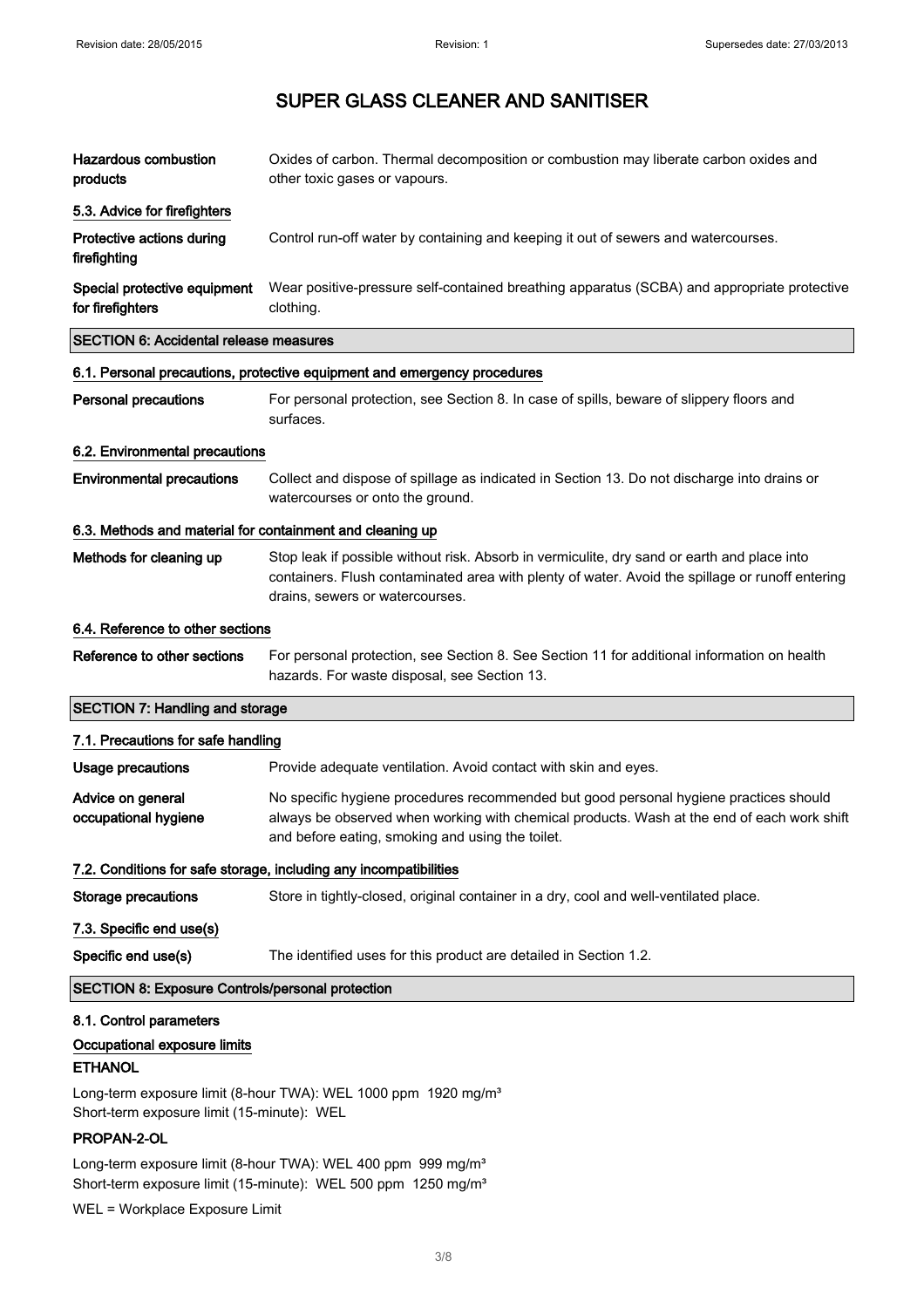### ETHANOL (CAS: 64-17-5)

| <b>DNEL</b>                         | Workers - Inhalation; Long term systemic effects: 950 mg/m <sup>3</sup><br>Workers - Inhalation; Short term local effects: 1900 mg/m <sup>3</sup><br>Workers - Dermal; Long term systemic effects: 343 mg/kg<br>General population - Inhalation; Long term systemic effects: 114 mg/m <sup>3</sup><br>General population - Inhalation; Short term systemic effects: 950 mg/m <sup>3</sup><br>General population - Dermal; Long term systemic effects: 206 mg/kg/day<br>General population - Oral; Long term systemic effects: 87 mg/kg/day |  |
|-------------------------------------|--------------------------------------------------------------------------------------------------------------------------------------------------------------------------------------------------------------------------------------------------------------------------------------------------------------------------------------------------------------------------------------------------------------------------------------------------------------------------------------------------------------------------------------------|--|
| <b>PNEC</b>                         | - Fresh water; 0.96 mg/l<br>- Intermittent release; 2.75 mg/l<br>- STP; 580 mg/l<br>- Sediment (Freshwater); 3.6 mg/kg<br>- Sediment (Marinewater); 2.9 mg/kg<br>- Soil; 0.63 mg/kg                                                                                                                                                                                                                                                                                                                                                        |  |
|                                     | PROPAN-2-OL (CAS: 67-63-0)                                                                                                                                                                                                                                                                                                                                                                                                                                                                                                                 |  |
| <b>DNEL</b>                         | Workers - Inhalation; Long term systemic effects: 500 mg/m <sup>3</sup><br>Workers - Dermal; Long term systemic effects: 888 mg/kg<br>General population - Inhalation; Long term systemic effects: 89 mg/m <sup>3</sup><br>General population - Dermal; Long term systemic effects: 319 mg/kg<br>General population - Oral; Long term systemic effects: 26 mg/kg                                                                                                                                                                           |  |
| <b>PNEC</b>                         | - Fresh water; 140.9 mg/l<br>- Marine water; 140.9 mg/l<br>- Intermittent release; 140.9 mg/l<br>- STP; 2251 mg/l<br>- Sediment (Freshwater); 552 mg/kg<br>- Sediment (Marinewater); 552 mg/kg<br>- Soil; 28 mg/kg                                                                                                                                                                                                                                                                                                                         |  |
| 8.2. Exposure controls              |                                                                                                                                                                                                                                                                                                                                                                                                                                                                                                                                            |  |
| Protective equipment                |                                                                                                                                                                                                                                                                                                                                                                                                                                                                                                                                            |  |
| Appropriate engineering<br>controls | Provide adequate ventilation.                                                                                                                                                                                                                                                                                                                                                                                                                                                                                                              |  |
| Eye/face protection                 | No specific eye protection required during normal use.                                                                                                                                                                                                                                                                                                                                                                                                                                                                                     |  |
| Hand protection                     | For prolonged or repeated skin contact use suitable protective gloves.                                                                                                                                                                                                                                                                                                                                                                                                                                                                     |  |
| Other skin and body<br>protection   | Use barrier creams to prevent skin contact. Wear appropriate clothing to prevent repeated or<br>prolonged skin contact.                                                                                                                                                                                                                                                                                                                                                                                                                    |  |
| Hygiene measures                    | When using do not eat, drink or smoke. Good personal hygiene procedures should be<br>implemented. Wash hands and any other contaminated areas of the body with soap and<br>water before leaving the work site. Use appropriate skin cream to prevent drying of skin.                                                                                                                                                                                                                                                                       |  |
| <b>Respiratory protection</b>       | Respiratory protection not required.                                                                                                                                                                                                                                                                                                                                                                                                                                                                                                       |  |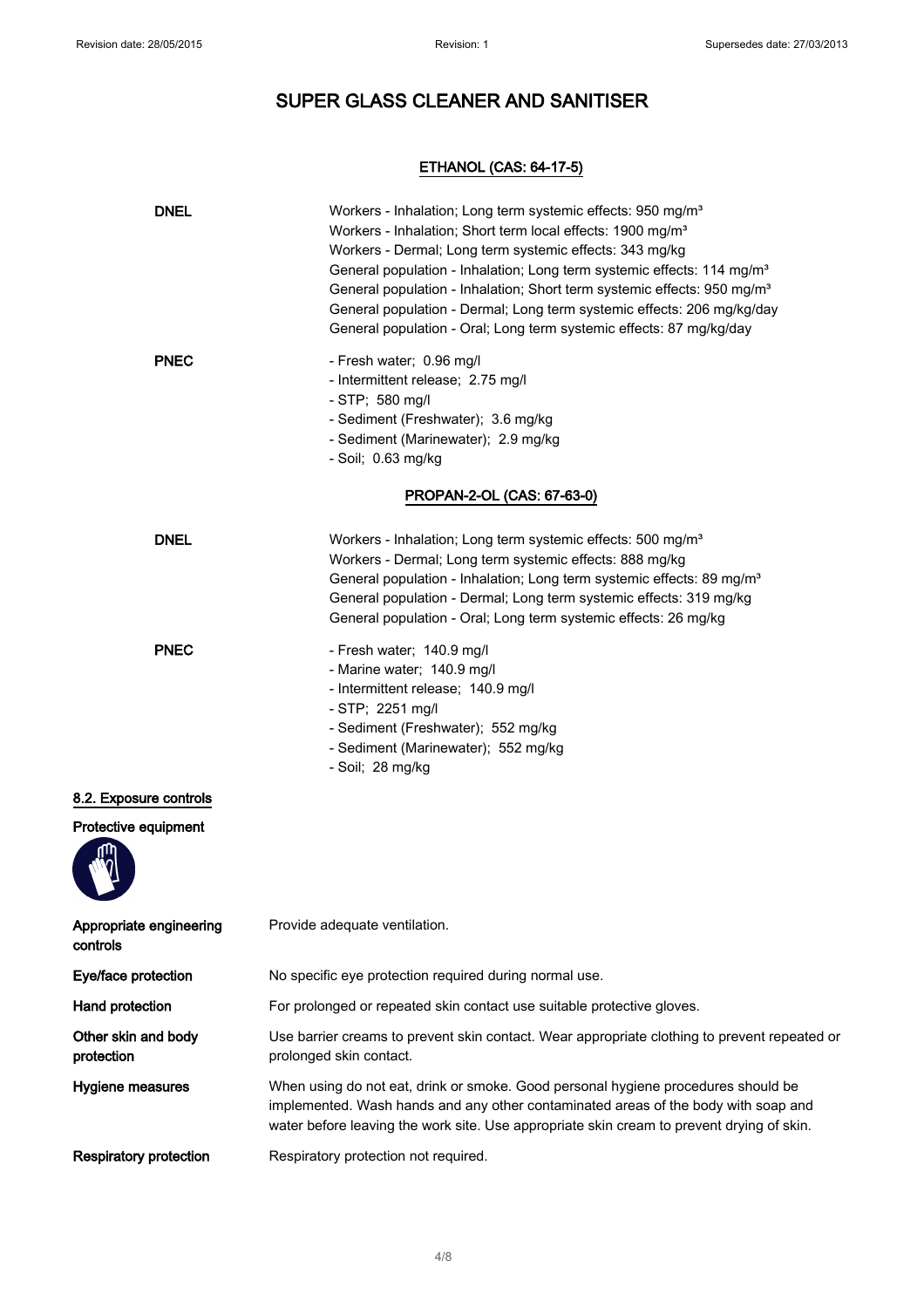Environmental exposure controls Avoid release to the environment. Users should be aware of environmental considerations and their duties under the environmental protection act. Further information may be found on Government websites: www.dti.gov.uk/access/index/htm and www.envirowise.gov.uk.

#### SECTION 9: Physical and Chemical Properties

| 9.1. Information on basic physical and chemical properties |                                                                     |
|------------------------------------------------------------|---------------------------------------------------------------------|
| Appearance                                                 | Liquid.                                                             |
| Colour                                                     | Blue.                                                               |
| Odour                                                      | Perfumed.                                                           |
| <b>Odour threshold</b>                                     | Not applicable.                                                     |
| pH                                                         | pH (concentrated solution): 3.5 typically                           |
| <b>Melting point</b>                                       | Not applicable.                                                     |
| Initial boiling point and range                            | Not applicable.                                                     |
| Flash point                                                | 37°C°C CC (Closed cup). Does not support combustion.                |
| <b>Evaporation rate</b>                                    | Not determined.                                                     |
| <b>Evaporation factor</b>                                  | Not applicable.                                                     |
| Vapour pressure                                            | Not determined.                                                     |
| Vapour density                                             | Not determined.                                                     |
| <b>Relative density</b>                                    | 0.99 typically @ 20°C                                               |
| <b>Bulk density</b>                                        | Not applicable.                                                     |
| Solubility(ies)                                            | Soluble in water.                                                   |
| Auto-ignition temperature                                  | Not applicable.                                                     |
| <b>Decomposition Temperature</b>                           | Not applicable.                                                     |
| <b>Viscosity</b>                                           | Not determined.                                                     |
| <b>Explosive properties</b>                                | Not applicable                                                      |
| <b>Oxidising properties</b>                                | Not applicable.                                                     |
| <b>Comments</b>                                            | Information given is applicable to the product as supplied.         |
| 9.2. Other information                                     |                                                                     |
| Other information                                          | Not relevant.                                                       |
| <b>SECTION 10: Stability and reactivity</b>                |                                                                     |
| 10.1. Reactivity                                           |                                                                     |
| Reactivity                                                 | There are no known reactivity hazards associated with this product. |
| 10.2. Chemical stability                                   |                                                                     |
| <b>Stability</b>                                           | Stable at normal ambient temperatures.                              |
| 10.3. Possibility of hazardous reactions                   |                                                                     |
| Possibility of hazardous<br>reactions                      | Not applicable.                                                     |

10.4. Conditions to avoid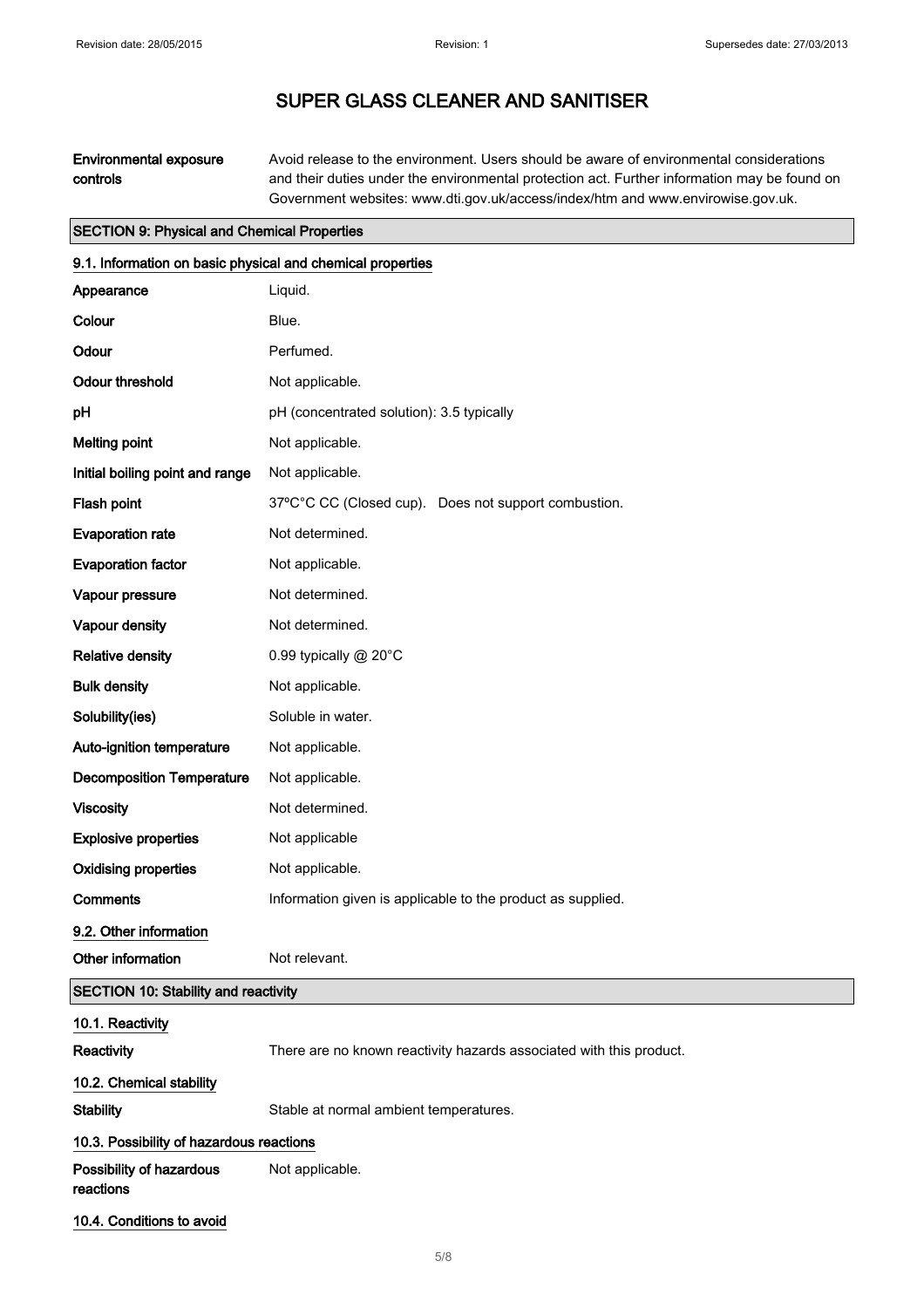Conditions to avoid **Avoid exposure to high temperatures or direct sunlight.** 

| 10.5. Incompatible materials                 |                                                                                                                                                                                                                                                                                                                                                                                                                                                      |
|----------------------------------------------|------------------------------------------------------------------------------------------------------------------------------------------------------------------------------------------------------------------------------------------------------------------------------------------------------------------------------------------------------------------------------------------------------------------------------------------------------|
| <b>Materials to avoid</b>                    | No specific material or group of materials is likely to react with the product to produce a<br>hazardous situation.                                                                                                                                                                                                                                                                                                                                  |
| 10.6. Hazardous decomposition products       |                                                                                                                                                                                                                                                                                                                                                                                                                                                      |
| Hazardous decomposition<br>products          | Does not decompose when used and stored as recommended.                                                                                                                                                                                                                                                                                                                                                                                              |
| <b>SECTION 11: Toxicological information</b> |                                                                                                                                                                                                                                                                                                                                                                                                                                                      |
| 11.1. Information on toxicological effects   |                                                                                                                                                                                                                                                                                                                                                                                                                                                      |
| <b>General information</b>                   | This product has low toxicity.                                                                                                                                                                                                                                                                                                                                                                                                                       |
| Inhalation                                   | No specific health hazards known.                                                                                                                                                                                                                                                                                                                                                                                                                    |
| Ingestion                                    | May cause irritation. Symptoms following overexposure may include the following: Stomach<br>pain. Nausea, vomiting. Diarrhoea.                                                                                                                                                                                                                                                                                                                       |
| Skin contact                                 | Skin irritation should not occur when used as recommended. Repeated exposure may cause<br>skin dryness or cracking.                                                                                                                                                                                                                                                                                                                                  |
| Eye contact                                  | May cause temporary eye irritation.                                                                                                                                                                                                                                                                                                                                                                                                                  |
| <b>SECTION 12: Ecological Information</b>    |                                                                                                                                                                                                                                                                                                                                                                                                                                                      |
| Ecotoxicity                                  | There are no data on the ecotoxicity of this product. Not regarded as dangerous for the<br>environment.                                                                                                                                                                                                                                                                                                                                              |
| 12.1. Toxicity                               |                                                                                                                                                                                                                                                                                                                                                                                                                                                      |
| <b>Toxicity</b>                              | Not considered toxic to fish.                                                                                                                                                                                                                                                                                                                                                                                                                        |
| 12.2. Persistence and degradability          |                                                                                                                                                                                                                                                                                                                                                                                                                                                      |
| Persistence and degradability                | There are no data on the degradability of this product. The surfactant(s) contained in this<br>product complies(comply) with the biodegradability criteria as laid down in Regulation (EC)<br>No. 648/2004 on detergents. Data to support this assertion are held at the disposal of the<br>competent authorities of the Member States and will be made available to them at their direct<br>request, or at the request of a detergent manufacturer. |
| 12.3. Bioaccumulative potential              |                                                                                                                                                                                                                                                                                                                                                                                                                                                      |
| <b>Bioaccumulative potential</b>             | No data available on bioaccumulation.                                                                                                                                                                                                                                                                                                                                                                                                                |
| 12.4. Mobility in soil                       |                                                                                                                                                                                                                                                                                                                                                                                                                                                      |
| <b>Mobility</b>                              | The product is water-soluble and may spread in water systems.                                                                                                                                                                                                                                                                                                                                                                                        |
| 12.5. Results of PBT and vPvB assessment     |                                                                                                                                                                                                                                                                                                                                                                                                                                                      |
| Results of PBT and vPvB<br>assessment        | This product does not contain any substances classified as PBT or vPvB.                                                                                                                                                                                                                                                                                                                                                                              |

12.6. Other adverse effects

Other adverse effects None known.

SECTION 13: Disposal considerations

#### 13.1. Waste treatment methods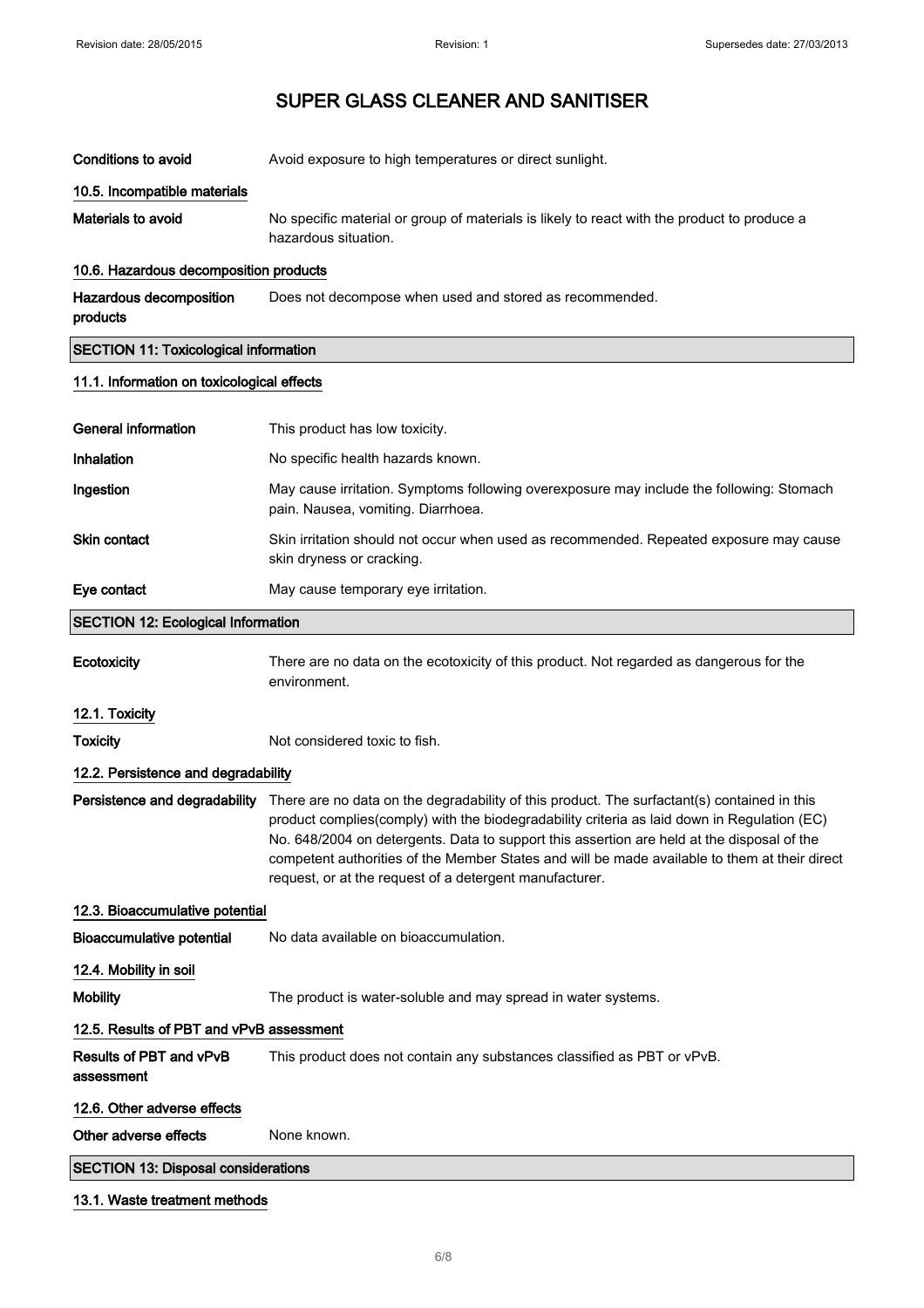| General information | Do not discharge into drains or watercourses or onto the ground.                                                                                                                                           |
|---------------------|------------------------------------------------------------------------------------------------------------------------------------------------------------------------------------------------------------|
| Disposal methods    | Dispose of waste to licensed waste disposal site in accordance with the requirements of the<br>local Waste Disposal Authority. Packaging is recyclable. Wash out containers with water<br>before disposal. |

### SECTION 14: Transport information

| Road transport notes                      | Not classified.                                                                                                                                                                                                                                                                                                                                                                                                                                                                                                                                                                                                                                                                                                        |
|-------------------------------------------|------------------------------------------------------------------------------------------------------------------------------------------------------------------------------------------------------------------------------------------------------------------------------------------------------------------------------------------------------------------------------------------------------------------------------------------------------------------------------------------------------------------------------------------------------------------------------------------------------------------------------------------------------------------------------------------------------------------------|
|                                           |                                                                                                                                                                                                                                                                                                                                                                                                                                                                                                                                                                                                                                                                                                                        |
| Rail transport notes                      | Not classified.                                                                                                                                                                                                                                                                                                                                                                                                                                                                                                                                                                                                                                                                                                        |
| Sea transport notes                       | Not classified.                                                                                                                                                                                                                                                                                                                                                                                                                                                                                                                                                                                                                                                                                                        |
| Air transport notes                       | Not classified.                                                                                                                                                                                                                                                                                                                                                                                                                                                                                                                                                                                                                                                                                                        |
| 14.1. UN number                           |                                                                                                                                                                                                                                                                                                                                                                                                                                                                                                                                                                                                                                                                                                                        |
| 14.2. UN proper shipping name             |                                                                                                                                                                                                                                                                                                                                                                                                                                                                                                                                                                                                                                                                                                                        |
| 14.3. Transport hazard class(es)          |                                                                                                                                                                                                                                                                                                                                                                                                                                                                                                                                                                                                                                                                                                                        |
| 14.4. Packing group                       |                                                                                                                                                                                                                                                                                                                                                                                                                                                                                                                                                                                                                                                                                                                        |
| 14.5. Environmental hazards               |                                                                                                                                                                                                                                                                                                                                                                                                                                                                                                                                                                                                                                                                                                                        |
| 14.6. Special precautions for user        |                                                                                                                                                                                                                                                                                                                                                                                                                                                                                                                                                                                                                                                                                                                        |
|                                           | 14.7. Transport in bulk according to Annex II of MARPOL73/78 and the IBC Code                                                                                                                                                                                                                                                                                                                                                                                                                                                                                                                                                                                                                                          |
| <b>SECTION 15: Regulatory information</b> |                                                                                                                                                                                                                                                                                                                                                                                                                                                                                                                                                                                                                                                                                                                        |
|                                           | 15.1. Safety, health and environmental regulations/legislation specific for the substance or mixture                                                                                                                                                                                                                                                                                                                                                                                                                                                                                                                                                                                                                   |
| National regulations                      | The Control of Substances Hazardous to Health Regulations 2002 (SI 2002 No. 2677) (as<br>amended).<br>EH40/2005 Workplace exposure limits.                                                                                                                                                                                                                                                                                                                                                                                                                                                                                                                                                                             |
| <b>EU</b> legislation                     | Regulation (EC) No 1907/2006 of the European Parliament and of the Council of 18<br>December 2006 concerning the Registration, Evaluation, Authorisation and Restriction of<br>Chemicals (REACH) (as amended).<br>Regulation (EC) No 1272/2008 of the European Parliament and of the Council of 16<br>December 2008 on classification, labelling and packaging of substances and mixtures (as<br>amended).<br>Commission Directive 2000/39/EC of 8 June 2000 establishing a first list of indicative<br>occupational exposure limit values in implementation of Council Directive 98/24/EC on the<br>protection of the health and safety of workers from the risks related to chemical agents at<br>work (as amended). |
| Guidance                                  | Workplace Exposure Limits EH40.<br><b>COSHH Essentials.</b><br>ECHA Guidance on the Application of the CLP Criteria.<br>ECHA Guidance on the compilation of safety data sheets.                                                                                                                                                                                                                                                                                                                                                                                                                                                                                                                                        |

#### 15.2. Chemical safety assessment

Currently we do not have information from our suppliers about this.

## SECTION 16: Other information

|                          | <b>Abbreviations and acronyms</b> PBT Persistant Bio-accumulative and Toxic<br>used in the safety data sheet vPvB very Persistent, very Bio-accumulative |
|--------------------------|----------------------------------------------------------------------------------------------------------------------------------------------------------|
| <b>Revision comments</b> | NOTE: Lines within the margin indicate significant changes from the previous revision.                                                                   |
| <b>Revision date</b>     | 28/05/2015                                                                                                                                               |